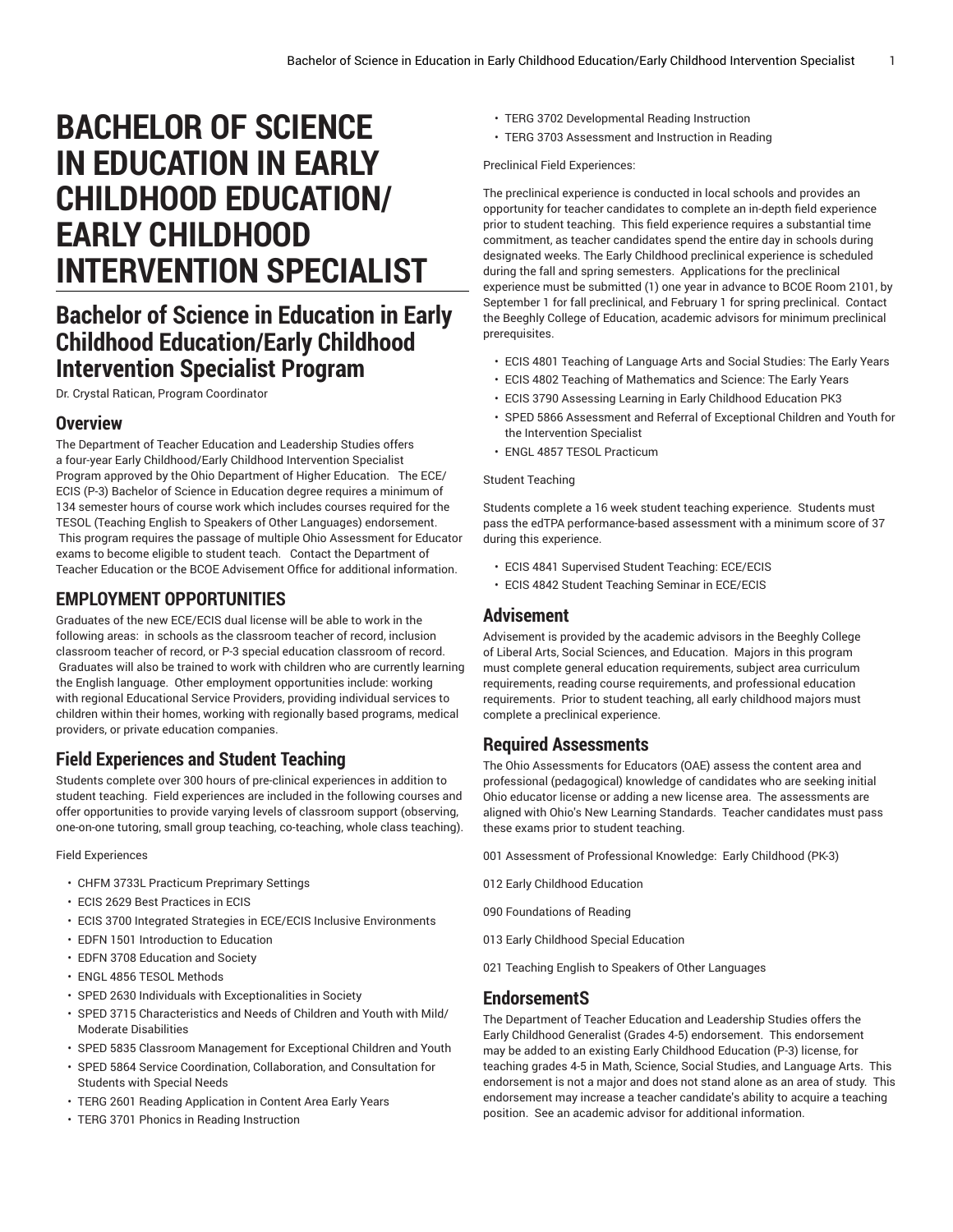| <b>COURSE</b>                         | <b>TITLE</b>                                                                                                                                                                                                                                     | S.H.           |
|---------------------------------------|--------------------------------------------------------------------------------------------------------------------------------------------------------------------------------------------------------------------------------------------------|----------------|
|                                       | FIRST YEAR REQUIREMENT - STUDENT SUCCESS                                                                                                                                                                                                         |                |
| <b>YSU 1500</b>                       | <b>Success Seminar</b>                                                                                                                                                                                                                           | $1-2$          |
| or SS 1500                            | <b>Strong Start Success Seminar</b>                                                                                                                                                                                                              |                |
| or HONR 1500                          | Intro to Honors                                                                                                                                                                                                                                  |                |
| <b>General Education Requirements</b> |                                                                                                                                                                                                                                                  |                |
| <b>ENGL 1550</b>                      | Writing 1                                                                                                                                                                                                                                        | 3-4            |
| or ENGL 1549                          | Writing 1 with Support                                                                                                                                                                                                                           |                |
| <b>FNGI 1551</b>                      | Writing 2                                                                                                                                                                                                                                        | 3              |
| <b>CMST 1545</b>                      | <b>Communication Foundations</b>                                                                                                                                                                                                                 | 3              |
| <b>Mathematics Requirement</b>        |                                                                                                                                                                                                                                                  |                |
|                                       | Some courses are categorized in more than one knowledge domain.<br>Courses can only be used once within the General Education model.<br>Some majors prescribe specific GE courses. If a course has been<br>added to the domains, it is required. |                |
| Arts and Humanities (6 s.h.)          |                                                                                                                                                                                                                                                  |                |
| <b>ART 2648</b>                       | <b>Experience Art: Social and Behavioral Perspectives</b>                                                                                                                                                                                        | 3              |
| Humanities GER:                       | Select one of the following courses required to fulfill 3 s.h. in Arts &                                                                                                                                                                         | 3              |
| <b>MUHL 2621</b>                      | Music Literature and Appreciation                                                                                                                                                                                                                |                |
|                                       | or MUHL 262. Popular Music in America                                                                                                                                                                                                            |                |
|                                       | Natural Sciences (2 courses, 1 with lab) (6-7 s.h.)                                                                                                                                                                                              | 7              |
| (3 SH+3 SH+1 SH=7 SH)                 | Select two of the following courses and one lab required for ECE content:                                                                                                                                                                        |                |
| <b>ASTR 1504</b>                      | Descriptive Astronomy                                                                                                                                                                                                                            |                |
| <b>ASTR 1504L</b>                     | <b>Astronomy Laboratory</b>                                                                                                                                                                                                                      |                |
| <b>BIOL 1505</b>                      | Biology and the Modern World                                                                                                                                                                                                                     |                |
| <b>BIOL 1505L</b>                     | Biology and the Modern World Laboratory                                                                                                                                                                                                          |                |
| <b>ENST 1500</b>                      | Introduction to Environmental Science                                                                                                                                                                                                            |                |
| <b>ENST 1500L</b>                     | Introduction to Environmental Science Lab                                                                                                                                                                                                        |                |
| GEOG 2630                             | Weather                                                                                                                                                                                                                                          |                |
| <b>GEOL 1504</b>                      | The Dynamic Earth                                                                                                                                                                                                                                |                |
| Social Science (6 s.h.)               |                                                                                                                                                                                                                                                  |                |
| <b>PSYC 1560</b>                      | <b>General Psychology</b>                                                                                                                                                                                                                        | 3              |
| <b>PSYC 3755</b>                      | <b>Child Development</b>                                                                                                                                                                                                                         | 3              |
|                                       | Social and Personal Awareness (6 s.h.)                                                                                                                                                                                                           |                |
| <b>HIST 2606</b>                      | Turning Points in United States History 2                                                                                                                                                                                                        | 3              |
| <b>ENGL 2651</b>                      | Introduction to Language                                                                                                                                                                                                                         | 3              |
| <b>Subject Area Curriculum</b>        |                                                                                                                                                                                                                                                  |                |
| <b>TCED 1500</b>                      | Introduction to Becoming a Teacher First Year<br><b>Experience Course BCOE</b>                                                                                                                                                                   | 3              |
| <b>ECIS 2629</b>                      | <b>Best Practices in ECIS</b>                                                                                                                                                                                                                    | 3              |
| <b>ECIS 2600</b>                      | <b>Educating the Whole Child</b>                                                                                                                                                                                                                 | 3              |
| <b>CHFM 3733L</b>                     | Practicum Preprimary Settings (upper-divison status)<br>1,2                                                                                                                                                                                      | 3              |
| <b>ECIS 3700</b>                      | Integrated Strategies in ECE/ECIS Inclusive<br>Environments                                                                                                                                                                                      | $\overline{4}$ |
| <b>SPED 3715</b>                      | Characteristics and Needs of Children and Youth with<br>Mild/Moderate Disabilities                                                                                                                                                               | 3              |
| <b>SPED 5835</b>                      | Classroom Management for Exceptional Children and<br>Youth                                                                                                                                                                                       | 4              |
| <b>SPED 5864</b>                      | Service Coordination, Collaboration, and Consultation<br>for Students with Special Needs                                                                                                                                                         | 3              |
| <b>ENGL 3703</b>                      | Literature for Young Children                                                                                                                                                                                                                    | 3              |
| <b>ENGL 4850</b>                      | Sociolinguistics                                                                                                                                                                                                                                 | 3              |
| <b>ENGL 4851</b>                      | Language Acquisition                                                                                                                                                                                                                             | 3              |
| <b>ENGL 4852</b>                      | Linguistics and Literacy                                                                                                                                                                                                                         | 3              |
| <b>ENGL 4856</b>                      | <b>TESOL Methods</b>                                                                                                                                                                                                                             | 3              |

| <b>Total Semester Hours</b>              | 129-131                                                                                      |                |
|------------------------------------------|----------------------------------------------------------------------------------------------|----------------|
| <b>ECIS 4842</b>                         | Student Teaching Seminar in ECE/ECIS                                                         | $\overline{2}$ |
| <b>ECE 4841</b>                          | Supervised Student Teaching: Early Childhood                                                 | 5              |
| <b>ECIS 4841</b>                         | Supervised Student Teaching: ECE/ECIS                                                        | 5              |
| <b>Student Teaching Curriculum</b>       |                                                                                              |                |
| <b>ENGL 4857</b>                         | <b>TESOL Practicum</b>                                                                       | 3              |
| <b>SPED 5866</b>                         | Assessment and Referral of Exceptional Children and<br>Youth for the Intervention Specialist | 3              |
| <b>ECIS 3790</b>                         | Assessing Learning in Early Childhood Education PK3                                          | 3              |
| <b>ECIS 4802</b>                         | Teaching of Mathematics and Science: The Early<br>Years                                      | $\overline{4}$ |
| <b>ECIS 4801</b>                         | Teaching of Language Arts and Social Studies: The<br><b>Early Years</b>                      | 4              |
| <b>Preclinical Curriculum</b>            |                                                                                              |                |
| <b>TERG 3703</b>                         | Assessment and Instruction in Reading (upper-divison<br>status) $2$                          | 3              |
| <b>TERG 3702</b>                         | Developmental Reading Instruction <sup>1</sup>                                               | 3              |
| <b>TERG 3701</b>                         | Phonics in Reading Instruction                                                               | 3              |
| <b>TERG 2601</b>                         | Reading Application in Content Area Early Years <sup>1</sup>                                 | 3              |
| <b>EDFN 3708</b>                         | <b>Education and Society</b>                                                                 | 3              |
| <b>SPED 2630</b>                         | Individuals with Exceptionalities in Society                                                 | 3              |
| <b>PSYC 3709</b>                         | Psychology of Education                                                                      | 3              |
| <b>EDFN 1501</b>                         | Introduction to Education                                                                    | 3              |
| <b>Professional Education Curriculum</b> |                                                                                              |                |

1 Prerequisite for preclinical curriculum

Upper division course

**BCOE Notes:**

2

#### **Advisement:**

- **It is highly recommended that all teacher candidates meet with an academic advisor every semester.**
- Freshmen, athletes, and students on warning and probation are **required** to meet with an advisor before registration.
- **At the completion of 30 SH any teacher candidate who: 1)was required to and has not passed PRAXIS Core Exam(s), or 2) holds a GPA of 2.25 or below** will be referred to Central Advising for advising and career services. If at a later date the teacher candidate passes all required parts of the Praxis Core Exam and attains a GPA of 2.25 or higher that student may return to BCOE for advising.

#### **Important Notes:**

- Neither admission to the University nor declaration of a major related to a teaching field guarantees admission to the BCOE's Teacher Education Programs or candidacy for a teaching license.
- **Formal Admission to Teacher Education (Upper-Division) is required before teacher candidates are allowed to enroll in certain junior and senior level courses in BCOE.**
- Undetermined education majors must declare a major before applying for admission to a Teacher Education Program.
- Admission to a Teacher Education Program is obtained upon satisfactory completion of the following requirements:

Minimum completion of 50 SH

- \_\_\_\_\_ Minimum 2.75 overall GPA
- Meet one of the following criteria:
- \_\_\_\_\_ Overall GPA 3.4 or better, **OR**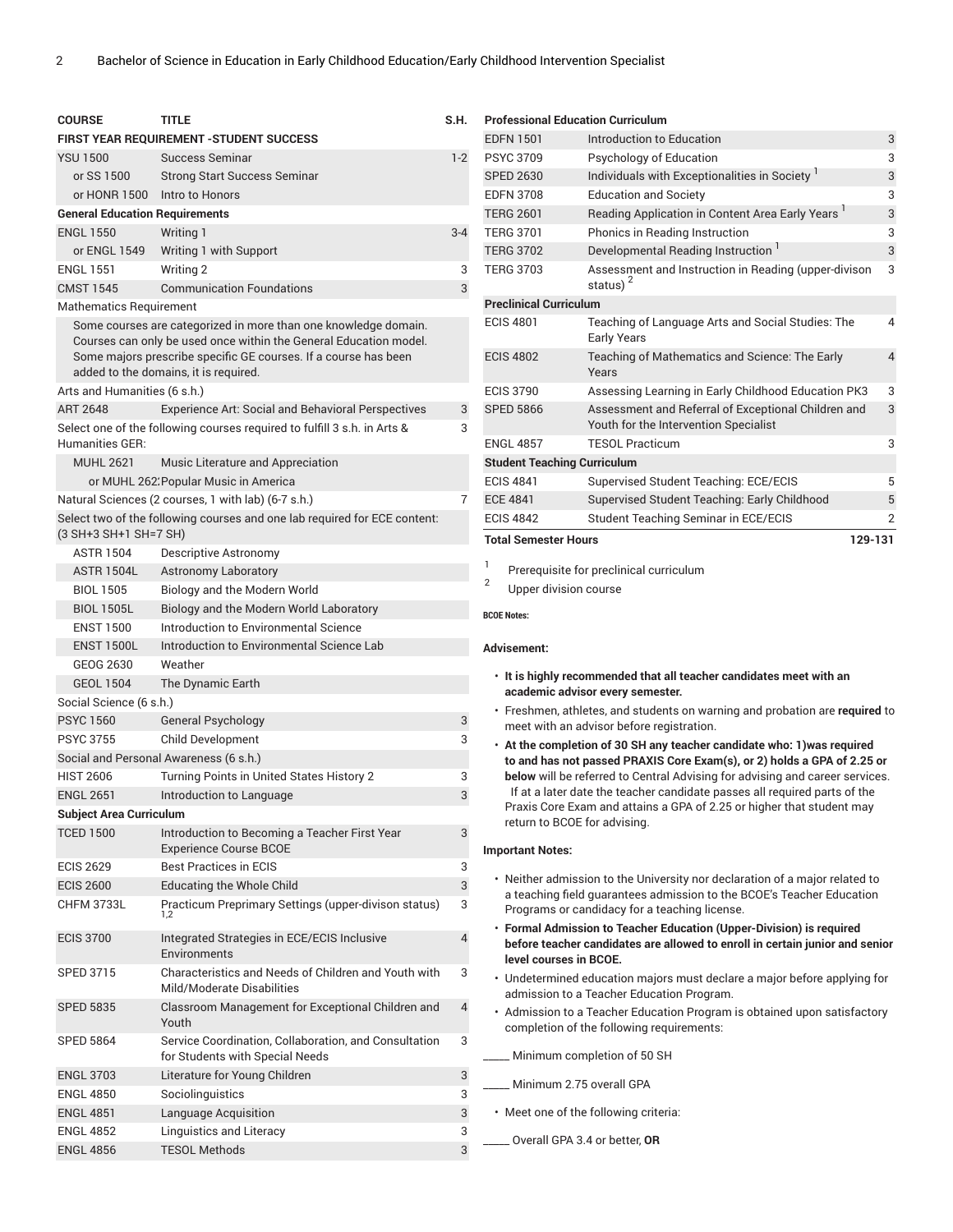- \_\_\_\_\_ ACT scores of Reading-21, English-18, Math-22, **AND/OR**
- \_\_\_\_\_ SAT scores of Reading-450, Writing-430, Math-520, **AND/OR**
- \_\_\_\_\_ Praxis CORE scores, Reading-156, Writing-162, Math-150

(Attach a copy of your CORE scores to the application)

• "B" average or better (A-C, B-B) for:

\_\_\_\_\_ ENGL 1550\_\_\_\_\_ ENGL 1551

If failure to meet "B" average above must also complete:

\_\_\_\_\_ ENGL 2601 grade of "B" or better.**If you receive a "C" or below you will need to retake the course.**

• "B" average or better (B-B-B, A-B-C) across the following:

\_\_\_\_\_ EDFN 1501\_\_\_\_\_ CMST 1545

\_\_\_\_\_ SPED 2630 \_\_\_\_\_ ECIS 2629

If student does not have a "B" average, student will be required to **retake one or more of these courses until the "B" average is achieved.**

- A grade of "C" or better is required in all required major courses. Courses taken as "CR/NC" will not count towards the major
- Professional education and block courses may only be repeated **one** time.
- Minimum requirements for teaching licenses are determined by the Ohio Department of Education; if those requirements change, they become effective immediately at Youngstown State University. (YSU Undergraduate Catalog).

#### **Upper-Division Application Process**

- Upper division application and forms must be printed from the BCOE website.
- After completing a minimum of 50 SH, submit the following:
	- Upper Division application
	- Good Moral Character Statement
	- copy of BCI & FBI clearances
	- schedule an upper division interview with the BCOE Office of Student Services, room 2101, no later than:
- Upper Division Application Deadline
	- **September 1**—to register for Upper Division Courses for Spring
	- **February 1**—to register for Upper Division courses for Summer & Fall
- Each completed application is reviewed and approved by the Upper Division Admission and Retention Committee. If all requirements are met, the teacher candidate may register for Upper Division courses for the following semester. Upper Division courses are the courses designated with the "+" symbol. Applications submitted after the deadline will not be processed until the end of the respective semester.

#### **Program Notes:**

- If Math concentration is chosen, Math GER is not required. If Science concentration is chosen, Natural Science GER is fulfilled through subject area curriculum. If Language Arts concentration is chosen, Arts & Humanities GER is fulfilled through subject area curriculum. If Social Studies concentration is chosen, Social Sciences GER is fulfilled through subject area curriculum.
- Candidates will not be permitted to take the following professional education courses more than twice: EDFN 1501, EDFN 3708, PSYC 3709, SPED 2630, TERG 2601, 3701, 3702, 3703, 2610, 3711, TEMC 4802, SED 4800, ECIS 2629, ECIS 3700, all preclinical experience courses, student teaching, and student teaching seminar.

• If the program is concerned regarding teacher candidate performance in the preclinical experience, as determined by CPAST criteria, the program coordinator may require the teacher candidate to complete an additional preclinical experience prior to the student teaching experience.

#### **Preclinical Application with Request for Graduation Evaluation**

- Preclinical application is completed on TaskStream. Directions are available on the BCOE website.
- Preclinical application and graduation evaluation request must be submitted one year prior to the intended preclinical semester no later than:
	- **September 1**—for Fall preclinical
	- **February 1**—for Spring preclinical
- Preclinical candidates are screened for eligibility based on GPA and course completion.

#### **Student Teaching:**

- Prerequisites:
	- BCOE Upper Division and Senior status,
	- Overall 2.75 GPA
	- Minimum of 2.67 GPA in subject area curriculum and professional education courses with no grade less than a "C" (each computed individually),
	- Passage of OAE test(s) and ACTFL tests for foreign language.
- Instructions for completing the Student Teaching Application and Forms are available on BCOE website. The application and forms must be completed and printed from the BCOE website and submitted to the BCOE Office of Student Services no later than:
	- September 1—to Student Teach the following Spring Semester
	- February 1—to Student Teach the following Fall Semester

#### **Graduation Process:**

• Apply for graduation during the first three weeks of the semester you plan to graduate. Graduation evaluation must be completed in advance of application for graduation.

#### **Completing a Bachelor of Science in Education without Licensure:**

- Teacher candidates who choose to graduate without licensure must apply for approval in the BCOE Office of Student Services.
- Once approved, teacher candidates graduating without licensure must take TCED 4830 (3 SH) capstone in place of student teaching.

## **Year 1**

| Fall                             |                                                                                | S.H.      |
|----------------------------------|--------------------------------------------------------------------------------|-----------|
| <b>YSU 1500</b>                  | Success Seminar                                                                | 1         |
| <b>ENGL 1550</b><br>or ENGL 1549 | Writing 1<br>or Writing 1 with Support                                         | $3 - 4$   |
| <b>PSYC 1560</b>                 | General Psychology                                                             | 3         |
| <b>TCED 1500</b>                 | Introduction to Becoming a Teacher First Year<br><b>Experience Course BCOE</b> | 3         |
| <b>EDFN 1501</b>                 | Introduction to Education                                                      | 3         |
| Natural Science elective         |                                                                                | 3         |
|                                  | <b>Semester Hours</b>                                                          | $16 - 17$ |
| Spring                           |                                                                                |           |
| <b>ENGL 1551</b>                 | Writing 2                                                                      | 3         |
| <b>PSYC 3755</b>                 | <b>Child Development</b>                                                       | 3         |
| --------                         |                                                                                |           |

|                  | <b>Semester Hours</b>                        | 15 |
|------------------|----------------------------------------------|----|
|                  | Perspectives                                 |    |
| ART 2648         | <b>Experience Art: Social and Behavioral</b> |    |
| <b>SPED 2630</b> | Individuals with Exceptionalities in Society |    |
| CMST 1545        | <b>Communication Foundations</b>             |    |
| PSYC 3755        | <b>Child Development</b>                     |    |
|                  |                                              |    |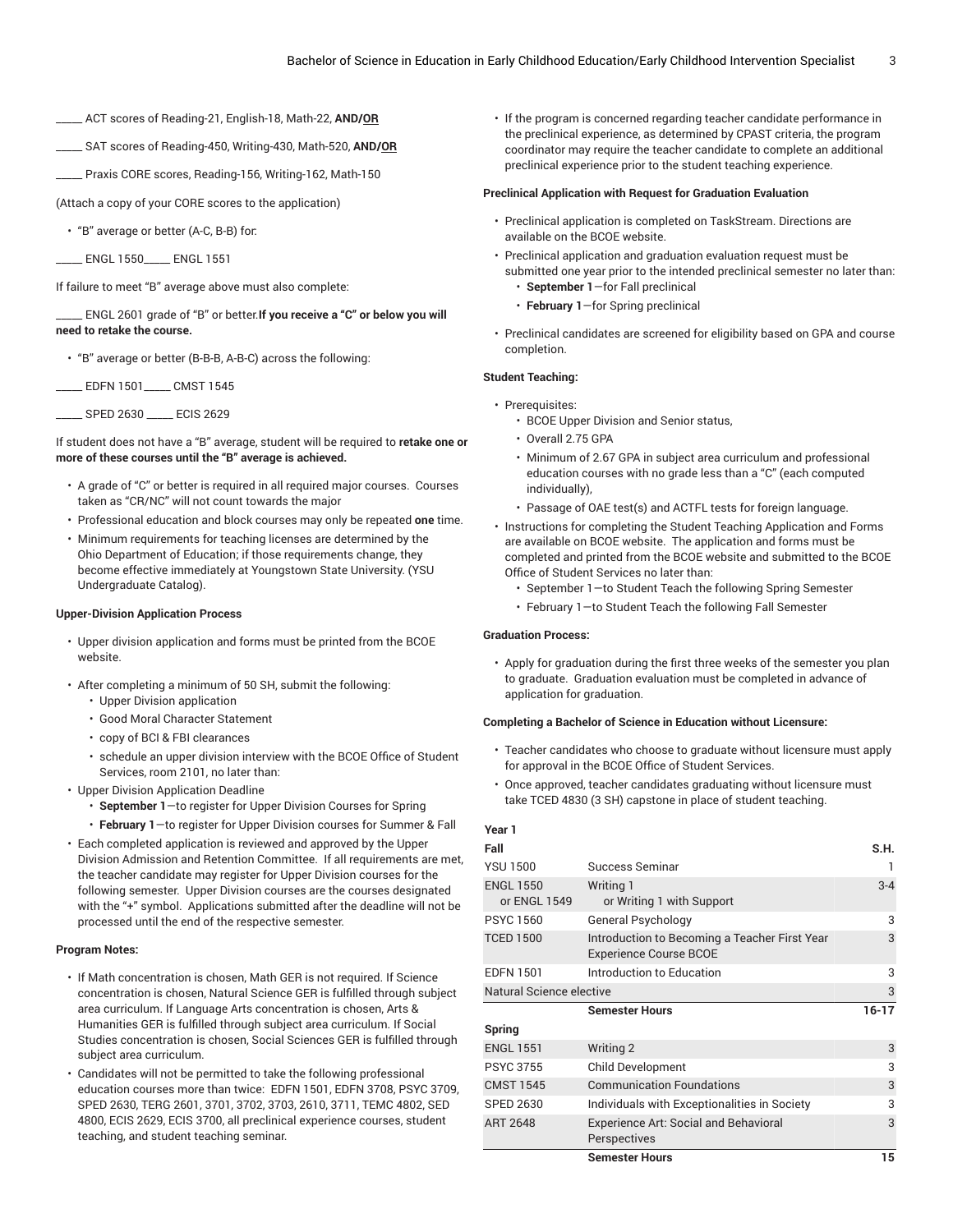| Year <sub>2</sub>                |                                                                                                 |                |
|----------------------------------|-------------------------------------------------------------------------------------------------|----------------|
| Fall                             |                                                                                                 |                |
| <b>ECIS 2600</b>                 | <b>Educating the Whole Child</b>                                                                | 3              |
| <b>ENGL 2651</b>                 | Introduction to Language                                                                        | 3              |
| <b>HIST 2606</b>                 | Turning Points in United States History 2                                                       | 3              |
| <b>ENGL 3703</b>                 | Literature for Young Children                                                                   | 3              |
| <b>TERG 2601</b>                 | Reading Application in Content Area Early<br>Years                                              | 3              |
| <b>SPED 3715</b>                 | Characteristics and Needs of Children and<br>Youth with Mild/Moderate Disabilities              | 3              |
|                                  | <b>Semester Hours</b>                                                                           | 18             |
| Spring                           |                                                                                                 |                |
| <b>ECIS 2629</b>                 | <b>Best Practices in ECIS</b>                                                                   | 3              |
| <b>ENGL 4850</b>                 | Sociolinguistics                                                                                | 3              |
| <b>MUHL 2621</b><br>or MUHL 2622 | Music Literature and Appreciation<br>or Popular Music in America                                | 3              |
| <b>TERG 3701</b>                 | Phonics in Reading Instruction                                                                  | 3              |
| <b>ENGL 4851</b>                 | Language Acquisition                                                                            | 3              |
| Natural Science elective         |                                                                                                 | 3              |
|                                  | <b>Semester Hours</b>                                                                           | 18             |
| Year <sub>3</sub><br>Fall        |                                                                                                 |                |
| <b>ECIS 3700</b>                 | Integrated Strategies in ECE/ECIS Inclusive<br>Environments                                     | $\overline{4}$ |
| <b>CHFM 3733L</b>                | <b>Practicum Preprimary Settings</b>                                                            | 3              |
| <b>PSYC 3709</b>                 | Psychology of Education                                                                         | 3              |
| <b>TERG 3702</b>                 | Developmental Reading Instruction                                                               | 3              |
| Natural Science Lab              |                                                                                                 | 1              |
| <b>ENGL 4852</b>                 | Linguistics and Literacy                                                                        | 3              |
|                                  | <b>Semester Hours</b>                                                                           | 17             |
| Spring                           |                                                                                                 |                |
| <b>SPED 5864</b>                 | Service Coordination, Collaboration, and<br><b>Consultation for Students with Special Needs</b> | 3              |
| <b>TERG 3703</b>                 | Assessment and Instruction in Reading <sup>2</sup>                                              | 3              |
| <b>ENGL 4856</b>                 | <b>TESOL Methods</b>                                                                            | 3              |
| <b>SPED 5866</b>                 | Assessment and Referral of Exceptional                                                          | 3              |
|                                  | Children and Youth for the Intervention<br>Specialist                                           |                |
| <b>SPED 5835</b>                 | Classroom Management for Exceptional<br>Children and Youth                                      | 4              |
|                                  | <b>Semester Hours</b>                                                                           | 16             |
| Year 4<br>Fall                   |                                                                                                 |                |
| <b>ECIS 4802</b>                 | Teaching of Mathematics and Science: The<br><b>Early Years</b>                                  | 4              |
| <b>ECIS 4801</b>                 | Teaching of Language Arts and Social Studies:<br>The Early Years                                | $\overline{4}$ |
| <b>ECIS 3790</b>                 | Assessing Learning in Early Childhood<br><b>Education PK3</b>                                   | 3              |
| <b>ENGL 4857</b>                 | <b>TESOL Practicum</b>                                                                          | 3              |
| <b>EDFN 3708</b>                 | <b>Education and Society</b>                                                                    | 3              |
|                                  | <b>Semester Hours</b>                                                                           | 17             |
| <b>Spring</b>                    |                                                                                                 |                |
| <b>ECIS 4841</b>                 | Supervised Student Teaching: ECE/ECIS                                                           | 5              |
| <b>ECE 4841</b>                  | Supervised Student Teaching: Early Childhood                                                    | 5              |

| <b>ECIS 4842</b> | Student Teaching Seminar in ECE/ECIS |         |
|------------------|--------------------------------------|---------|
|                  | <b>Semester Hours</b>                |         |
|                  | <b>Total Semester Hours</b>          | 129-130 |

Youngstown State University does not discriminate on the basis of race, color, national origin, sex, sexual orientation, gender identity and/or expression, disability, age, religion or veteran/military status in its programs or activities. Please visit www.su.edu/ada-accessibility for contact information for persons designated o handle questions about this policy.

## **LEARNING OUTCOMES**

The following learning outcomes are based on The Ohio Standards for the Teaching Profession. These standards were developed for use as a guide for teachers as they continually reflect upon and improve their effectiveness as educators throughout all of the stages of their careers. These standards serve as an important tool for teachers as they consider their growth and development in the profession. These standards in developing and content of our teacher education programs. They are interrelated and connect in teachers' practice.

- Teachers understand student learning and development and respect the diversity of the students they teach.
- Teachers know and understand the content area for which they have instructional responsibility.
- Teachers understand and use varied assessments to inform instruction, evaluate and ensure student learning.
- Teachers plan and deliver effective instruction that advances the learning of each individual student.
- Teachers create learning environments that promote high levels of learning and achievement for all students.
- Teachers assume responsibility for professional growth, performance and involvement as an individual and as a member of a learning community.
- Teachers collaborate and communicate with students, parents, other educators, administrators and the community to support student learning. Teachers assume responsibility for professional growth, performance and involvement as an individual and as a member of a learning community.

The Learning outcomes for this program, align with the six Standards of the National Association for the Education of Young Children (NAEYC):

- Effectively promote child development and learning in the classroom
- Build family and community relationships to support the development and learning of each child
- Utilize effective formative and summative assessments to support young children and their families.
- Use developmentally effective approaches in teaching and learning.
- Use content knowledge to build meaningful curriculum in prek-grade 3 classrooms.

The Learning outcomes for this program, also align with the seven Standards of the Early Childhood Special Education (ECSE):

- Learner Development and Individual Learning Differences
- Learning Environments
- Curricular Content Knowledge
- Assessment
- Instructional Planning and Strategies
- Professional Learning and Ethical Practice
- Collaboration

#### Professional Dispositions:

Teacher candidates are expected to display the following professional dispositions: